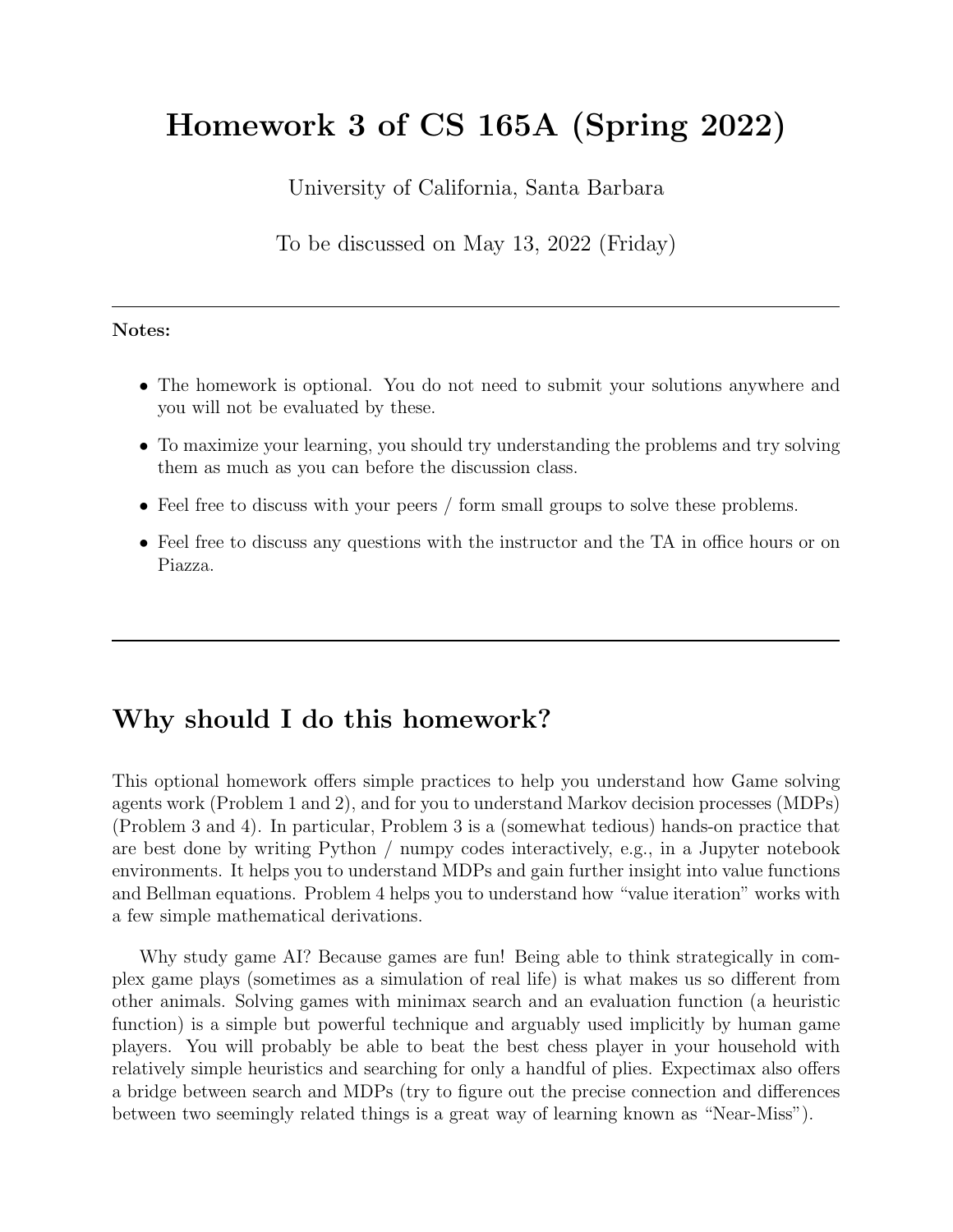Why study MDPs? MDP is the main mathematical model we consider when studying Reinforcement Learning, which would be the single most important topic that we will spend many lectures on during the second half of the course. MDPs can be used to model discrete (and continuous) controlled processes such as robot navigation, chemical reactions, queuing systems, inventory managements, epidemic control and even for designing macro-economic policies. Understanding the basics of MDPs will help you to spot new applications whenever MDP is applicable. More pragmatically, if you still struggle with solving coding questions involving dynamic programming algorithms (e.g., variants of knapsack problems), you will be surprised to know how many of them are special cases of value iterations and MDPs. Learning MDPs well will help to to master the a big hammer for cracking tech interview questions (if you are graduating soon).

Finally, attempting these problems and showing up in the recitations may help you with Coding Project 2, 3 and the final exam.

### Problem 1 Minimax Search, Pruning, and Expectimax

The following is a game-tree, whether the two players take turn to choose actions. You are the MAX player and you go first.



- (a) Follow the Minimax algorithm and put a number in each circle in the following game tree in Figure [1.](#page-3-0)
- (b) Assume that the order of expanding nodes is from left to right. Rerun the minimax algorithm with alpha-beta pruning in Figure [2](#page-3-0)

Indicate which nodes (subtrees) are pruned and the type of pruning (alpha or beta). Indicate the values of alpha and beta at each pruning step  $<sup>1</sup>$  $<sup>1</sup>$  $<sup>1</sup>$ .</sup>

(c) Suppose that the adversary adopt an  $\epsilon$ -greedy algorithm:

With probability  $\epsilon$ , the adversary choose a random action; and with probability  $1 - \epsilon$ , the adversary chooses the minimum.

<span id="page-1-0"></span><sup>&</sup>lt;sup>1</sup>The values of alpha and beta are the bounds based on the evidence that we have already collected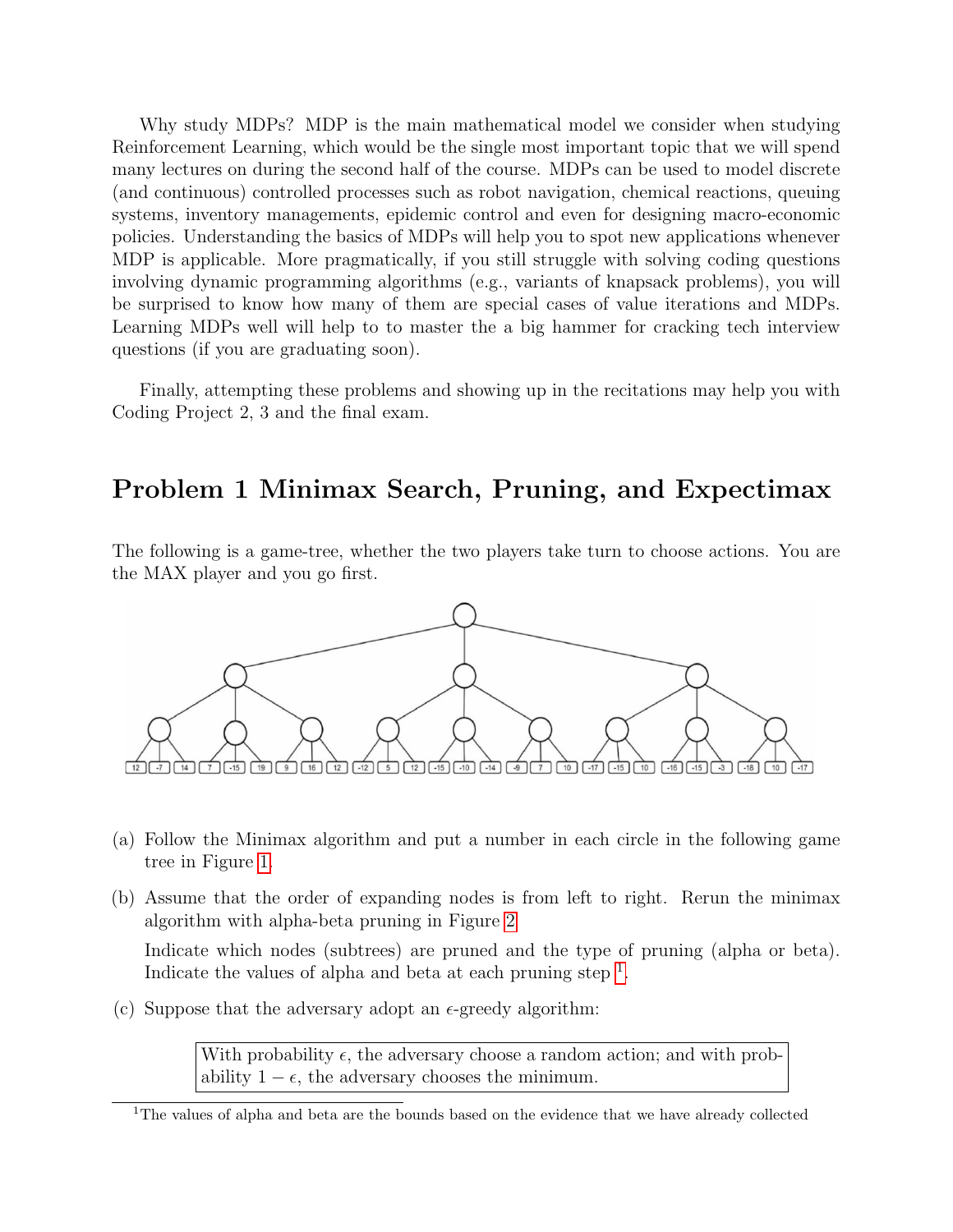Now you are asked to do an Expectimax search and mark the values of every node in Figure [3,](#page-3-0) in which you need to maximize the expectation of reward over all next positions the adversary may choose (instead of the minimal reward as is in Minimax settings).

The parameter  $0 \leq \epsilon \leq 1$ . Write down the ranges of  $\epsilon$ , for which the optimal first action of Player MAX will be LEFT, MIDDLE and RIGHT respectively.

Hint: you can make it in a similar way as Minimax search, by writing an expectation on each adversarial circle, and a maximum on each player's circle in Figure [3.](#page-3-0)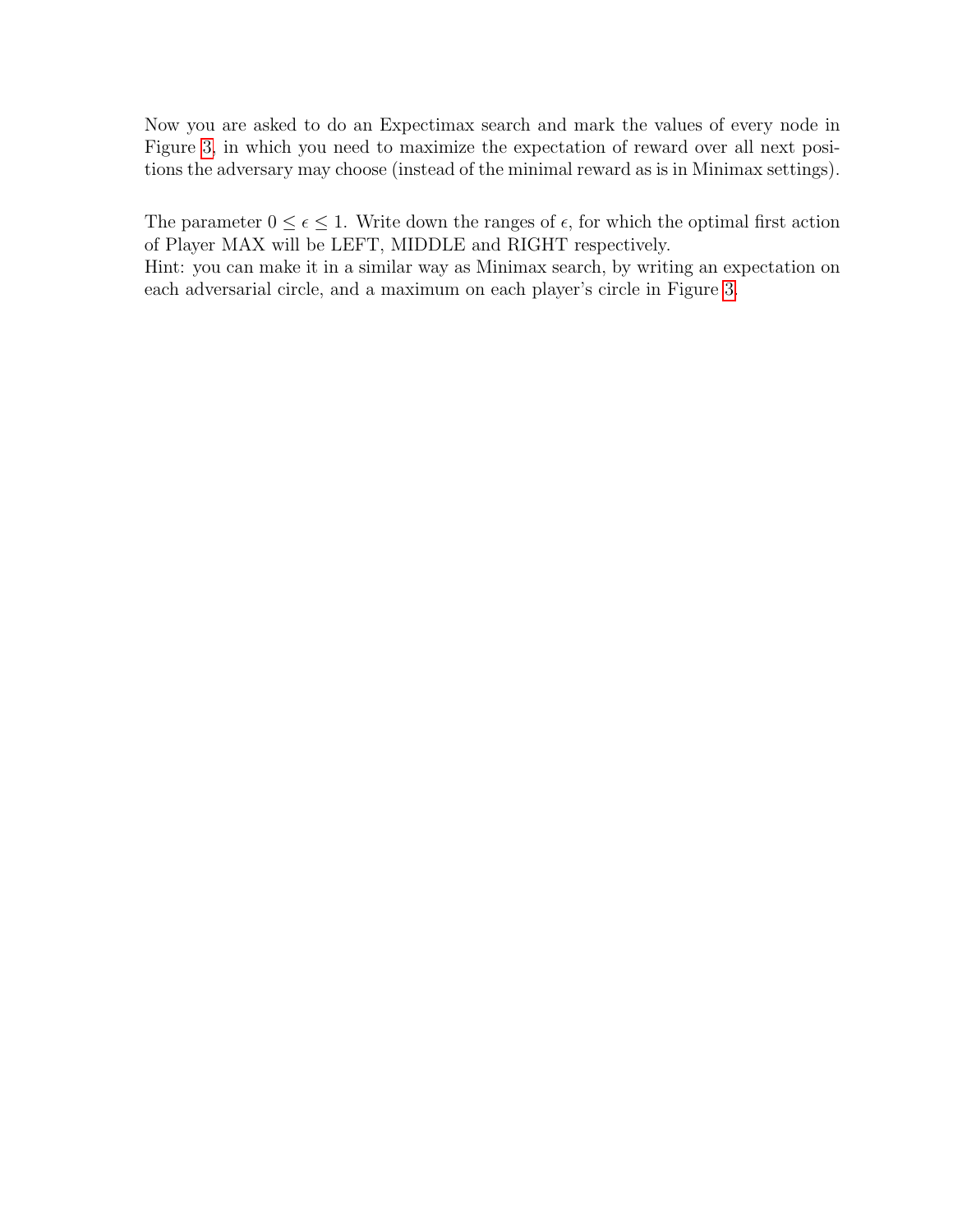<span id="page-3-0"></span>

Figure 1: A game tree. [Provide your marked answers for Q1(a) in this figure.]



Figure 2: A game tree. [Provide your marked answers for Q1(b) in this figure.]



Figure 3: A game tree. [Provide your marked answers for Q1(c) in this figure.]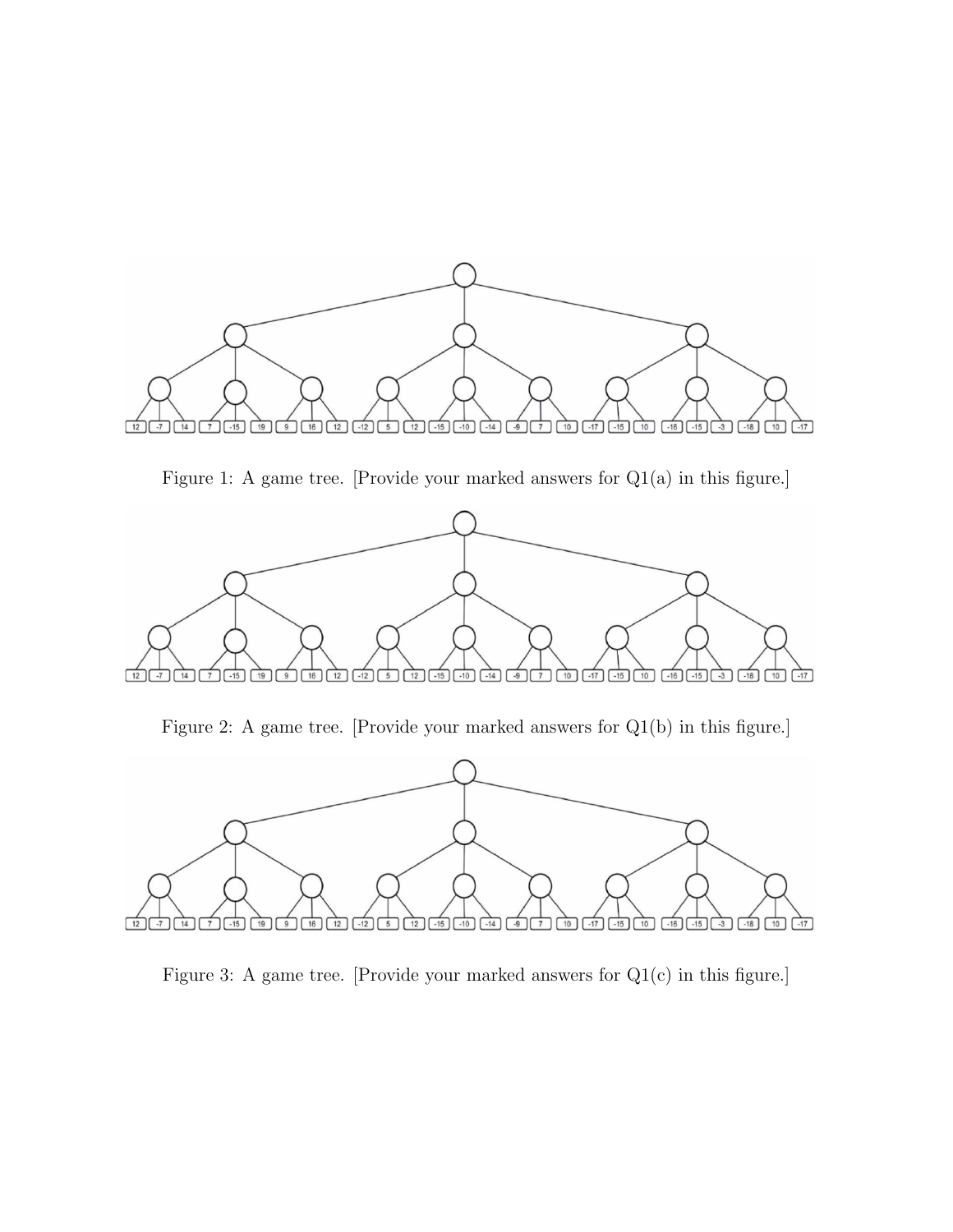#### Problem 2 Tic-Tac-Toe with Evaluation functions

This problem exercises the basic concepts of game playing, using tic-tac-toe (noughts and crosses) as an example. We define  $X_n$  as the number of rows, columns, or diagonals with exactly n X's and no O's. Similarly,  $O_n$  is the number of rows, columns, or diagonals with just n O's. The utility functions assigns +1 to any state with  $X_3 = 1$  and  $-1$  to any state with  $O_3 = 1$ . All other terminal states have utility 0. For non-terminal states, we use a linear evaluation function defined as  $Eval(s) = 3X_2(s) + X_1(s) - (3O_2(s) + O_1(s))$ .

- (a) What is the total number of states for the game of tic-tac-toe?
- (b) (Challenge question) How many possible game trees are there for tic-tac-toe? Include your workings towards an answer. If you write code to calculate the answer, please attach your code.
- (c) Show the whole game tree starting from an empty board down to depth 2 (i.e., one X and one  $O$  on the board). One way to simplify your game-tree is to take symmetry into account (namely, at the beginning there are essentially only three moves that player X can take; other moves will be equivalent to these three moves due to symmetry.).
- (d) Mark on your tree the evaluations of all the states at depth 2.
- (e) Using the minimax algorithm, mark on your tree the backed-up values for the states at depth 1 and 0, and use those values to choose the best starting move.
- (f) Circle the nodes at depth 2 that would *not* be evaluated if alpha-beta pruning were applied, assuming the nodes are generated in the optimal order for alpha-beta pruning.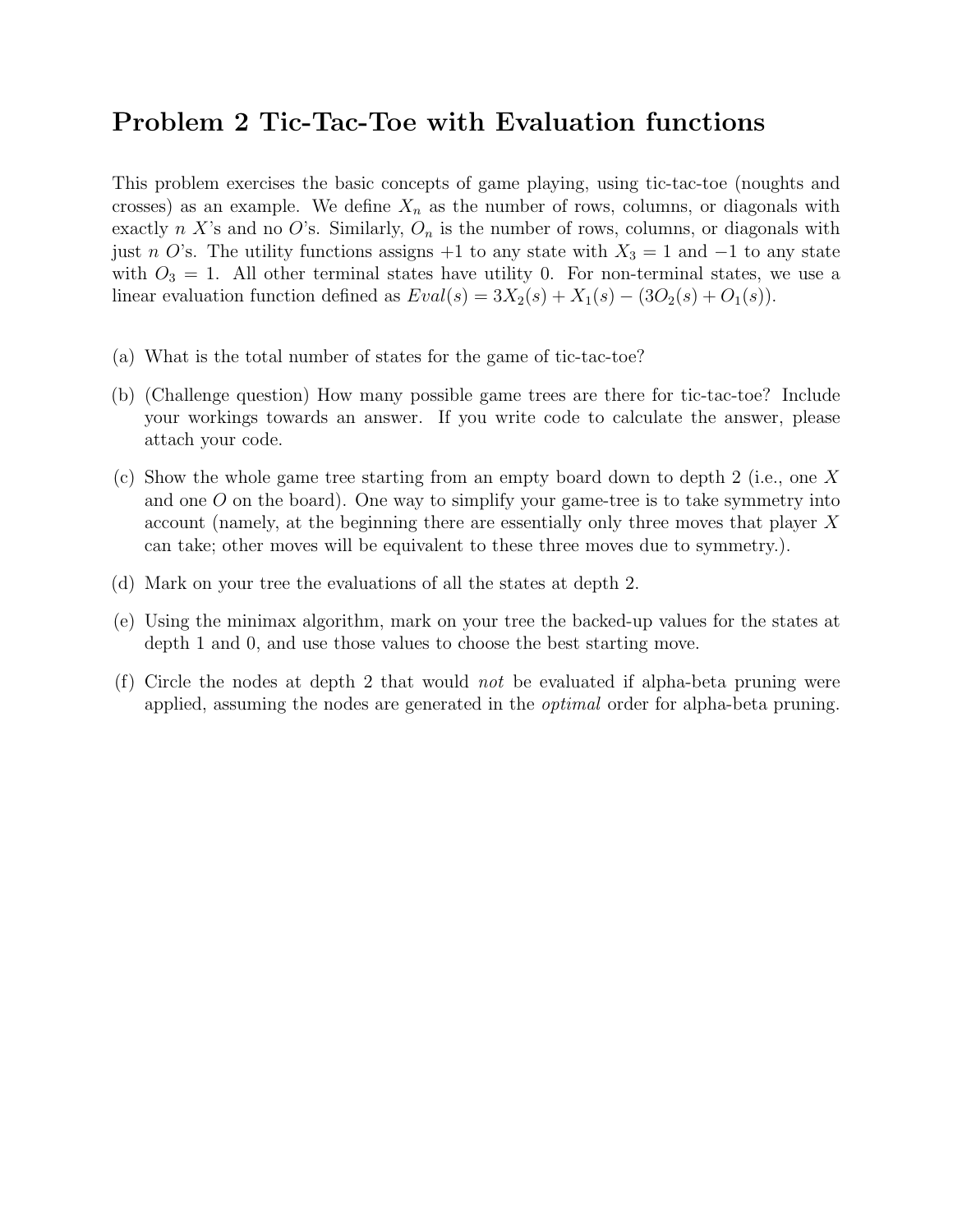<span id="page-5-0"></span>

Figure 4: (a) A simple  $4 \times 3$  environment that presents the agent with a sequential. (b) Illustration of the transition model of the environment: the "intended" outcome occurs with probability 0.8, but with probability 0.2 the agent moves towards one of the two directions perpendicular to the intended direction (0.1 for each such direction). A collision with a wall results in no movement (the agent stays where she is). When the agent transitions into the two terminal states a reward of  $+1$  and  $-1$  is received and the game ends. In addition, each unit time the agent spends in the environment costs 0.04 (a reward of −0.04 for every action taken).

# Problem 3: MDP, Policy, V-function and Q-function in the  $4 \times 3$  Grid World

In this problem, we will work with the the  $4 \times 3$  grid world shown in Figure [4.](#page-5-0) This is the example we covered in the lecture. This question makes sure that you understand MDP.

The problem is best solved by **writing python codes**. You are feel free to structure your code in anyway you want. A good strategy would be to modularize your code by caching intermediate variables and writing functions. Representing the parameters of the MDP that you come up with in Part (a) as matrices and vectors is absolutely critical for a clean representation. So make sure you are representing the MDP parameters correctly (do dimension checks!) and can run the MDP as a simulator of the task environment.

(a) Recall that an MDP is determined by a tuple  $(S, \mathcal{A}, r, P, d_1, T)$ , where S is the statespace, A is the action space,  $r : \mathcal{S} \times \mathcal{A} \times \mathcal{S} \to \mathbb{R}$  is the reward function,  $P(s'|s, a)$  is the state-transition probability denoted by a conditional probability distribution<sup>[2](#page-5-1)</sup>,  $d_1$  is the distribution of the initial state and  $T$  is the horizon of the MDP.

Read the description of the grid world environment in Figure [4](#page-5-0) carefully and translate that description into an MDP. In particular, specify the all items in this tuple.

<span id="page-5-1"></span><sup>&</sup>lt;sup>2</sup>This is a conditional probability table (CPT) when S and A are both discrete, for this homework we are only considering finite state spaces and action spaces, so we denote  $S := |\mathcal{S}|$  and  $A := |\mathcal{A}|$ . Note that S and A are sets, so |  $\cdot$  | with an input being a set outputs the *cardinality of a set*, or simply the number of items in a set.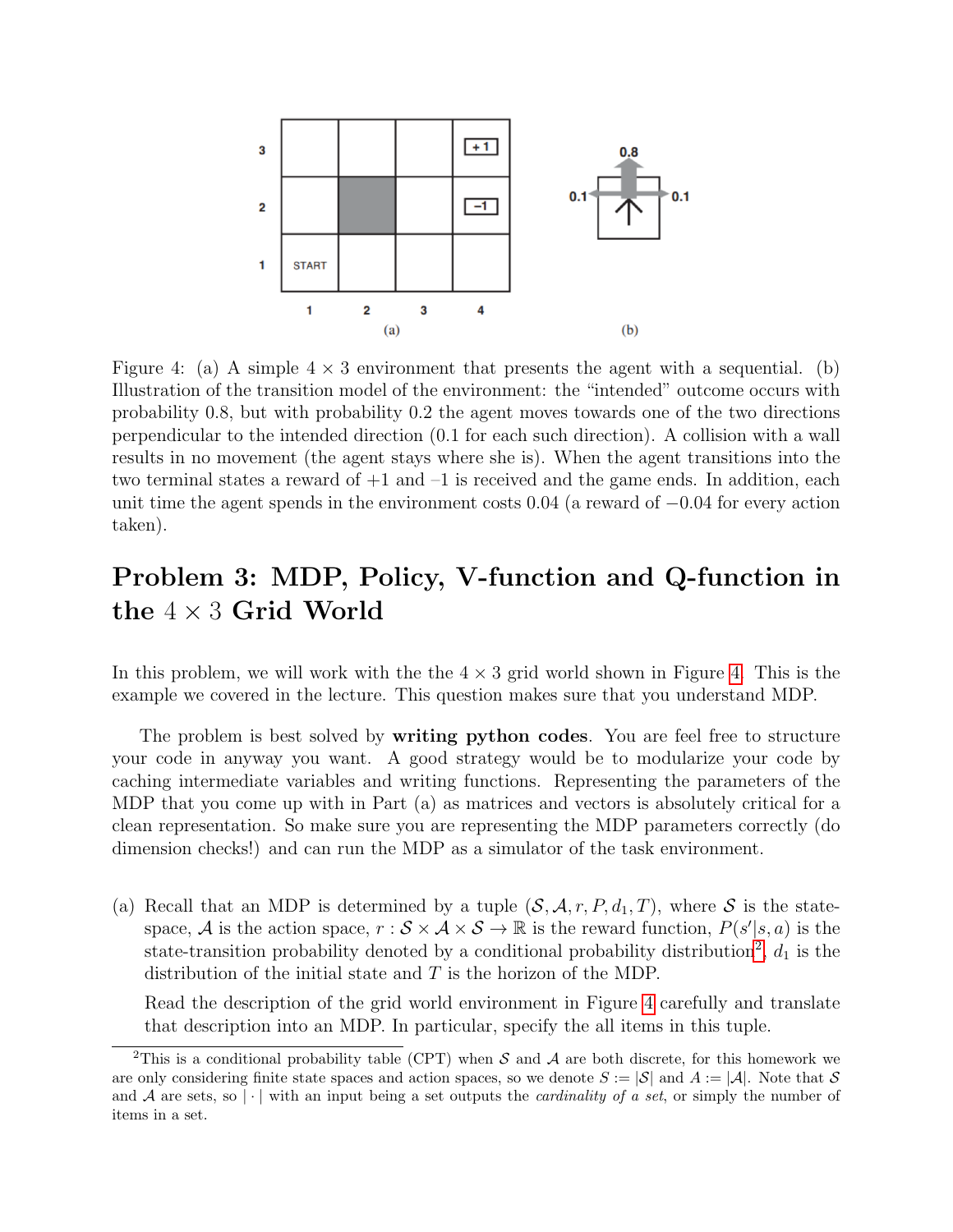(Hint 1: In the infinite horizon case  $T = \infty$ . You can think about hitting the terminal states the same as transitioning into a dummy sinking state ⊥ with 0 rewards and it only transitions into itself. This is the case in this question.

Hint 2: In this example,  $r$  is a function of the state you transition into only, and you collect the reward / loss after the state-transition.

Hint 3: Do the dimension check for all elements in this tuple that describes an MDP. Use an extra piece of paper to carefully write down the matrices and vectors and fill in the numbers. This will help you understand MDP and help you with Q4 too. )

(b) Consider a fixed pre-defined sequence of actions  $[U_p, U_p, Right, Right, Right]$  ( you take this sequence of actions without considering which state you are in.) Calculate which squares can be reached when you start from  $(1, 1)$  and with what probabilities.

(Hint: the easiest way of calculating these probabilities will be to write a piece of code that manipulates your specified matrices and vectors from Part (a). )

(c) A **policy** is a "look-up table", or a "book of decision rules". Policy  $\pi$  determines at a given state s, which action  $a \in \mathcal{A}$  to take. We use the notation  $a = \pi(s)$  for deterministic policies. When  $\pi$  is stochastic, this book records the probability to taking each action given s, so a convenient notation to denote this policy is by the conditional distribution  $\pi(a|s)$ . A policy is called *stationary* if it does not depend on time t; otherwise it is called non-stationary, in which case we use  $\pi_t$  to denote the policy and it needs to be specified for all  $t = 1, 2, ..., T$ .

In this example, a deterministic policy can be described a figure with arrows as in those in Figure [5.](#page-7-0)

- i. Can the above sequence of actions in Part (b) be generated by a stationary policy? If so, write  $\pi$  down. If not, write down a non-stationary policy  $\pi$  (consists of  $\pi_1, ..., \pi_5$ ) that produces this sequence of actions.
- ii. Let  $T = 5$ , calculate the value of this non-stationary policy  $\pi$  using your results in Part (b). Recall that the value of a policy in a finite horizon case (without discounting) is given by

$$
v^{\pi} = \mathbb{E}_{\pi} \left[ \sum_{t=1}^{T} R_t \right] = \sum_{t} \sum_{s} d_t^{\pi}(s) r_t^{\pi}(s)
$$

where  $d_t^{\pi}(s)$  denotes the probability of  $S_t = s$  under policy  $\pi$  and

$$
r_t^{\pi}(s) = \mathbb{E}_{\pi}[R_t|S_t = s] = \sum_a \pi_t(a|s) \sum_{s'} P(s'|s, a)r(s, a, s').
$$

iii. Let  $T = 5$ , calculate the  $V_t^{\pi}$  function and the  $Q_t^{\pi}$  function for  $t = 1, 2, 3, 4, 5$ . (Hint 1: Use the Bellman equations

$$
V_t^{\pi}(s) = \sum_a \pi_t(a|s) \sum_{s'} P(s'|s, a) (r(s, a, s') + V_{t+1}^{\pi}(s'))
$$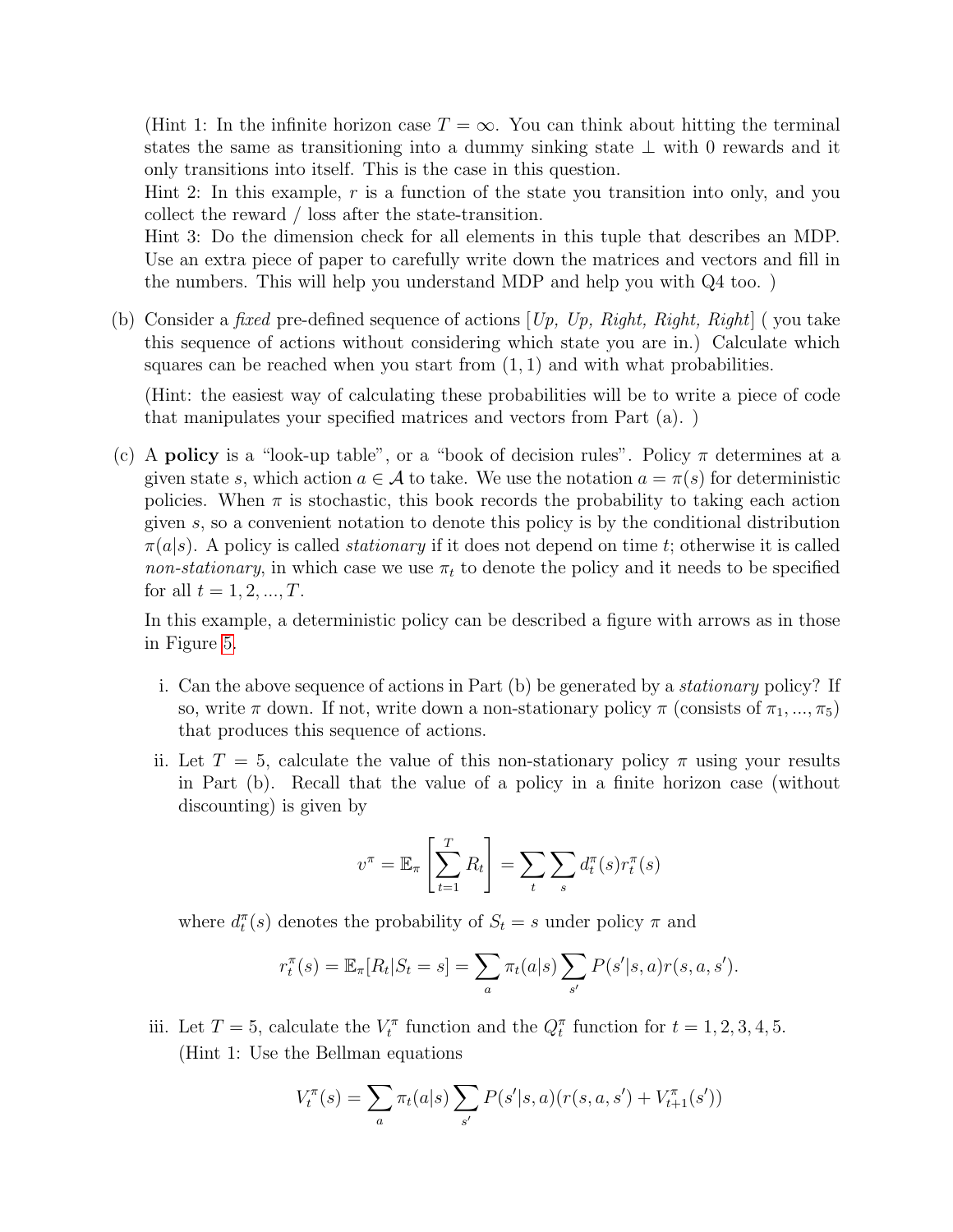<span id="page-7-0"></span>

Figure 5: An optimal policy for the stochastic environment with  $r(s, a, s') = -0.04$ ,  $\gamma = 1$ ,  $T = \infty$  when s' is a non-terminal states.

and

$$
Q_t^{\pi}(s, a) = \sum_{s'} P(s'|s, a) \left( r(s, a, s') + \sum_{a'} \pi_{t+1}(a'|s') Q_{t+1}^{\pi}(s', a') \right).
$$

Hint 2: Write a backup function that calculates  $V_t$  given  $V_{t+1}$ . Recursively call this function from  $t = 5$  and go backwards. Define  $V_6^{\pi}(\cdot) \equiv 0, Q_6(\cdot, \cdot) \equiv 0$ .

- iv. Now let us use the alternative way of calculating the value of the policy  $\pi$ .  $v^{\pi}$  =  $\sum_s d_1(s) V_1^{\pi}(s)$ . Include your code and the output of the code. Verify that you calculations are correct by comparing this with Part (ii).
- v. Now let us do a one step policy iteration. Define  $\pi'$  to be  $\pi'_t(s) = \text{argmax}_a Q_t^{\pi}(s, a)$ . Repeat your steps in Part iii and calculate  $V_t^{\pi'}$  $t_t^{\pi}$  for  $t = 1, 2, 3, 4, 5$ . Is  $\pi'$  a better policy than  $\pi$ ?
- (d) Now let's move on to infinite horizon, discounted MDP. Take  $T = \infty$ . The main difference is that whenever the agent is at a state s, the future will be identical no matter what  $t$  it is that the agent is at. Therefore, the optimal policy will be stationary in this case.
	- i. The policy in Figure [5](#page-7-0) is the optimal policy for this problem when  $\gamma = 1$ . Let us call it  $\pi^*$ . Now calculate the 5-step expected cumulative reward by Monte Carlo — obtaining many samples by repeatedly running this policy  $\pi^*$  starting from  $(1, 1)$ for 5 steps. Then calculate the sample average of the cumulative rewards. Submit your code that implements it.

Yet another way of calculating this expression is to invoke your function from Part ii with  $s = (1, 1)$ ,  $\pi = \pi^*$  and  $T = 5$ . A good idea of testing that your solution is correct is to check whether you get the approximately the same numbers using these two approaches.)

ii. Write the python function that takes an initial state s, a policy  $\pi$  and the MDP as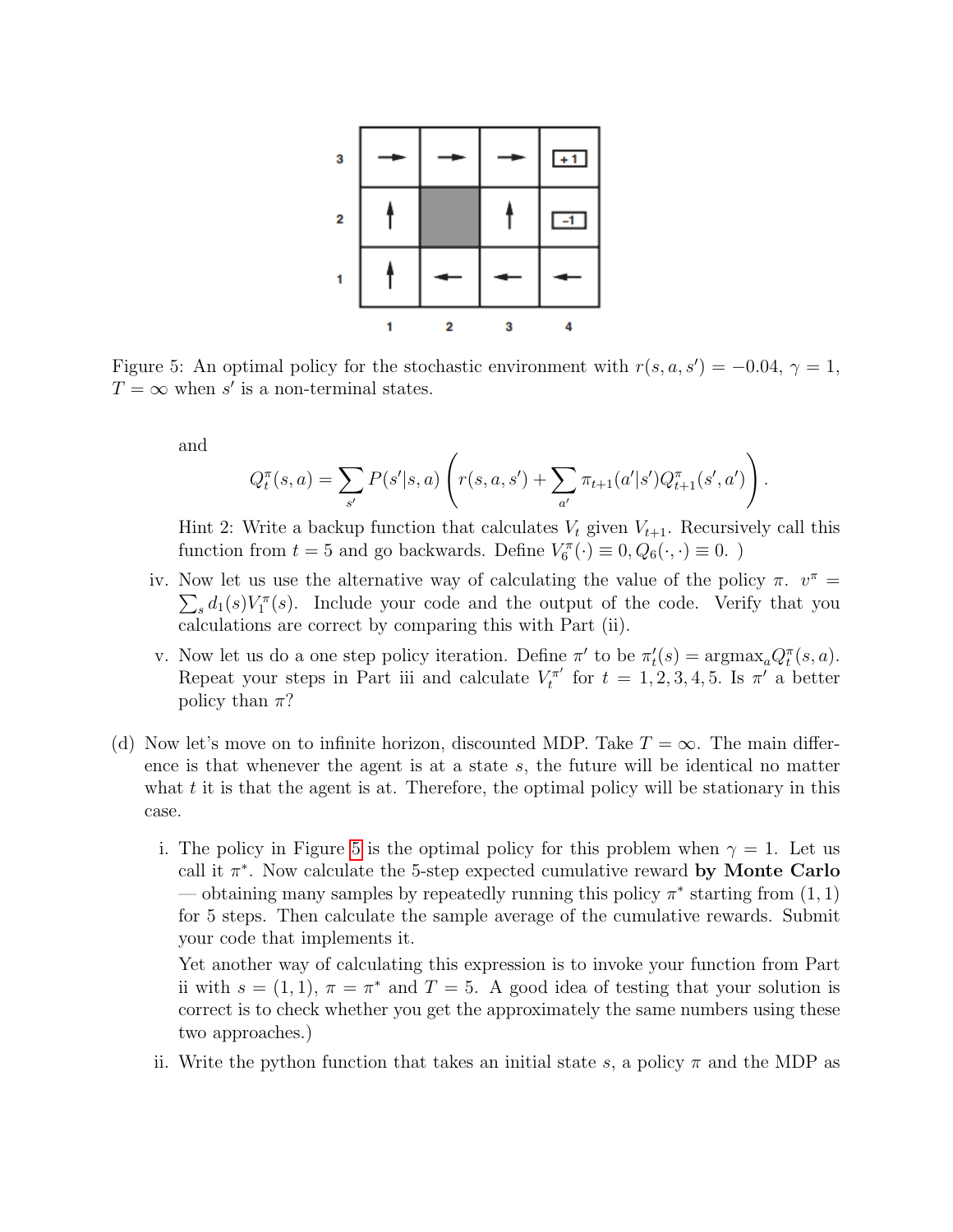an input, then calculate the T-step cumulative reward using

$$
\hat{V}^{\pi}(s) := \mathbb{E}_{\pi} \left[ \sum_{t=1}^{T} R_t \middle| S_1 = s \right] = r^{\pi}(s) + \sum_{t=2}^{T} \sum_{s'} d_t^{\pi}(s'|S_1 = s)r^{\pi}(s').
$$

where  $r^{\pi}(s) := \sum_{a} \pi(a|s) \sum_{s'} P(s'|s, a) r(s, a, s')$ , which measures the expected reward under s.

Take  $T = 100$  will give a good approximation of  $T = \infty$ . Call the function with all s, print a table of the results.

(Hint:  $d_t^{\pi}(s'|S_1 = s)$  denotes the probability of  $S_t = s'$  when  $S_1 = s$  when all actions are taken by policy  $\pi$ . Think about a  $t - 1$ -step random walk starting at state s, what is the transition matrix under  $\pi$ ?)

iii. Write a function to calculate the scalar version of Bellman error. The function takes a vector  $\hat{V} \in \mathbb{R}^S$ ,  $\gamma$  and the MDP as an input and outputs a scalar

$$
\sqrt{\sum_{s} \left(\hat{V}(s) - \max_{a} \sum_{s'} P(s'|s, a)(r(s, a, s') + \gamma \hat{V}(s'))\right)^2}.
$$

If the Bellman error is 0, then we know that  $\hat{V} = V^*$ .

Substitute  $\hat{V}^{\pi^*}$  that you obtained in Part ii into this function with  $\gamma$  chosen to be 1 and calculate the Bellman error. Is this close to 0?

Submit your output, the python function and the script that runs this function.

iv. So far, we are only validating that the policy in Figure [5](#page-7-0) is optimal. Write a python function that takes value iterations:

$$
V_{i+1}(s) \leftarrow \max_{a} \left\{ \sum_{s'} P(s'|s,a) (r(s,a,s') + \gamma V_i(s')) \right\}.
$$

The function takes an arbitrary vector  $V_0 \in \mathbb{R}^S$ , integer k, and the MDP as inputs, then it runs value iterations for k iterations, then output  $V_k \in \mathbb{R}^S$ . Take  $\gamma = 0.9$ , plot the Bellman error as a function of k.

- v. Write down the formula to obtain the optimal policy  $\pi^*$  using  $V^*$  associated with a discounting factor of  $\gamma$ . Use this formula to derive a policy  $\pi^k$  by plugging  $V_k$  (from Part iv) in place of  $V^*$  the policy that comes from the previous question.
	- Take  $\gamma = 0.9, k = 100$  and print out the policy  $\pi^k$ . Is the policy same as the one in Figure [5?](#page-7-0)
	- How about when  $\gamma = 0.5, k = 100$ ?